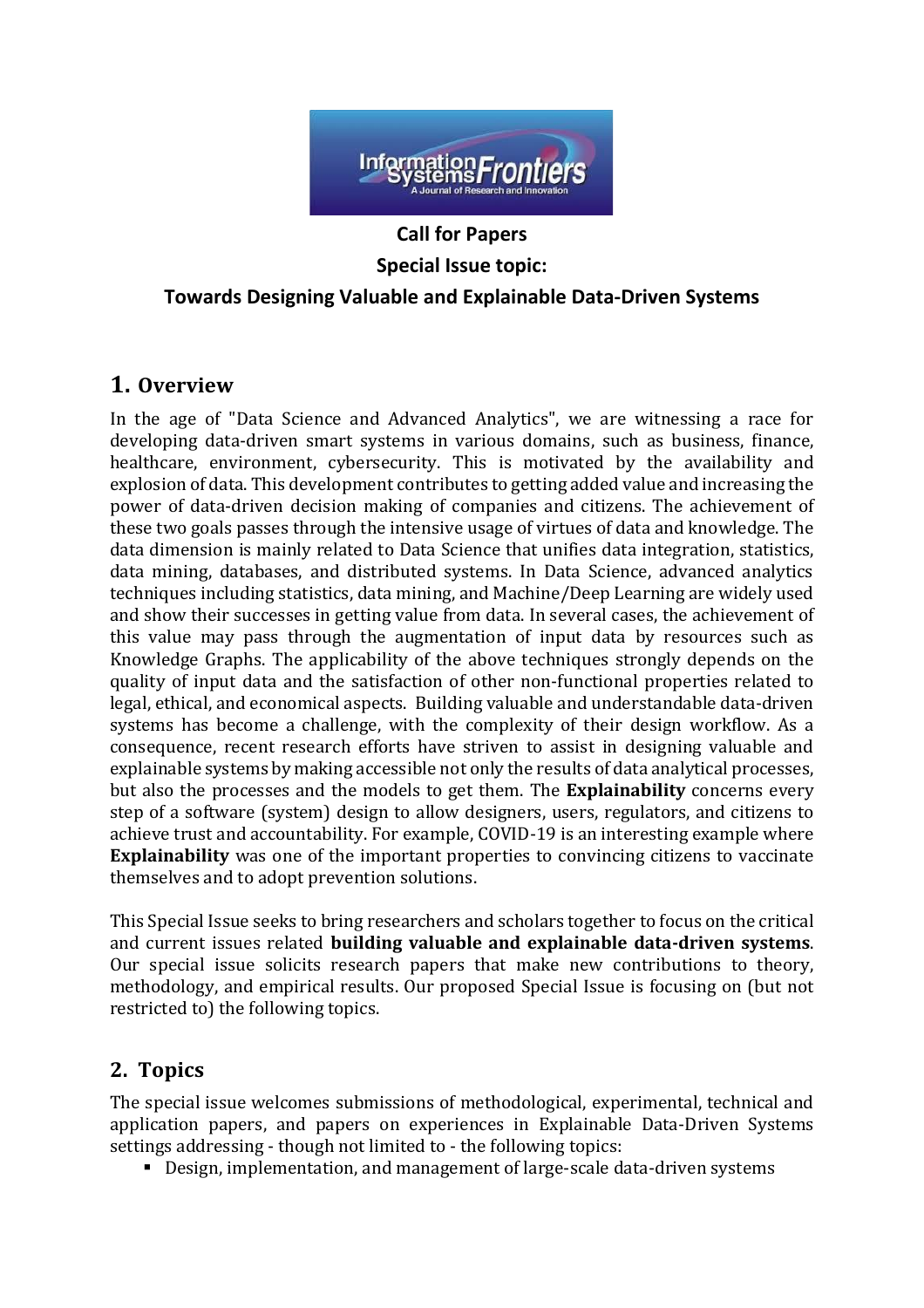- Data Integration architectures and data processing workflows for large-scale data-driven systems
- Data quality and provenance in large-scale integration systems
- Data-driven decision support approaches and systems
- Managing machine learning models within database management systems
- Artificial intelligence in databases and information systems management
- Theoretical approaches of model explainability
- Explainability of artificial intelligence algorithms
- Evaluation (e.g., quantitative, human-based) and visualization of model explanations
- Model explanations in human-comprehensible language
- Explainable data-analytics systems for real-life applications (e.g., energy production and management, banking, healthcare, pandemic spread prediction models)
- Metrics for evaluation of the quality of explanations
- Metrics for evaluation the value of data-driven systems

## **3. Submission Form**

This Special Issue will consist of: (1) the best submissions from an open Call for Papers, selected on a competitive basis, and (2) invited papers that are extended or modified versions of selected papers accepted from the 26th European Conference on Advances in Databases and Information Systems - ADBIS 2022 [\(https://adbis2022.polito.it/\)](https://adbis2022.polito.it/). In the latter case, the submission will be a substantial revision of the conference publication, and the authors will be required to submit a letter detailing the difference between their conference paper and the new version.

#### **Diversity and Inclusion Statement**

We support Diversity & Inclusion in our community; therefore, we kindly ask authors to adopt inclusive language in their papers. As an example, authors can consider the guidelines available at: <https://dbdni.github.io/pages/inclusivewriting.html>

### **4. Review Process**

Every submission will be evaluated by at least two independent reviewers, using a review process and review standards of the Information Systems Frontiers journal, for regular submissions. The Editor-in-Chief, along with the guest editors, will make the final decision to accept or reject a submission, based on reviews.

Submissions must be written in proof-read English and submitted in the PDF format via the Editorial Manager of the journal:

<http://www.editorialmanager.com/clus/default.aspx>

To ensure that the manuscripts are correctly submitted to this special issue, an author must select "ADBIS'2022" as the "Article Type". Authors should aim at papers of approximately 20 to 40 pages (in the submission format), following the instructions available at the following address:<https://www.editorialmanager.com/isfi/default.aspx>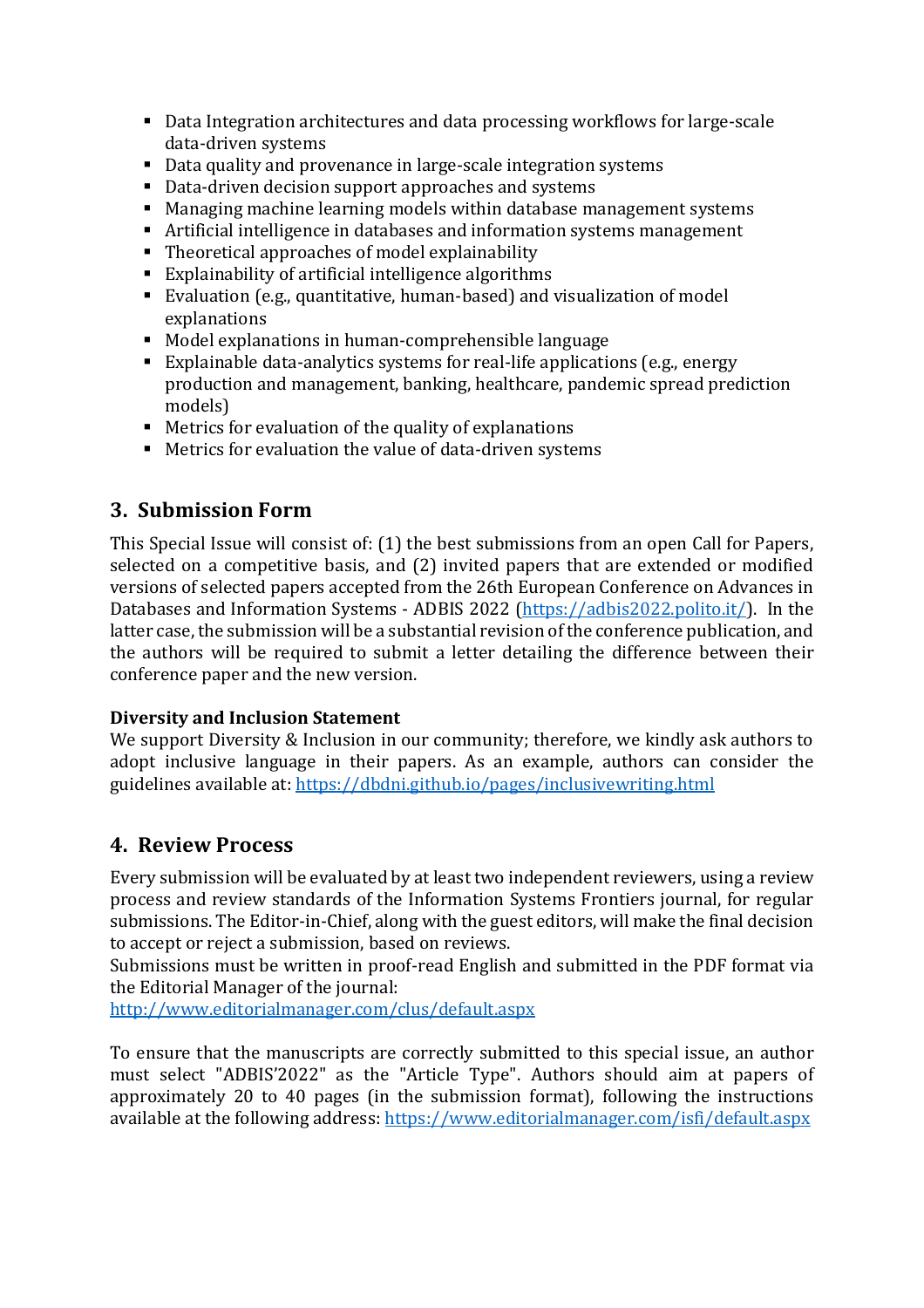### **5. Important Dates**

- December 20, 2022: Full article submission
- February 14, 2023: First round notification (minor/major revision)
- April 26, 2023: Submission of revised manuscript
- June 20, 2023: Final acceptance notification
- July 4, 2023: Camera-ready

#### **6. Guest Editors**

- Ladjel Bellatreche LIAS/ISAE-ENSMA, France
- Tania Cerquitelli Politecnico di Torino, Italy
- Silvia Chiusano Politecnico di Torino, Italy
- Robert Wrembel Poznan University of Technology, Poland

**Ladjel Bellatreche** is a full professor at National Engineering School for Mechanics and Aerotechnics (ISAE-ENSMA), Poitiers, France. He leads the Data and Model Engineering Team of the Laboratory of Computer Science and Automatic Control for Systems (LIAS). He is also part time professor at Harbin Institute of Technology - HIT (China) since 2019. His was a visiting professor of the Québec en Outaouais - Canada (2009), a visiting researcher at Purdue University - USA (2001) and Hong Kong University of Science and Technology, China (1997- 1999). His research interest focuses on Data Management Systems and Semantic Web. He serves as an Associate Editor of the Data & Knowledge (DKE) Journal, Elsevier.

**Tania Cerquitelli** has been an associate professor at the Department of Control and Computer Engineering of the Politecnico di Torino, Italy, since March 2018. Her research activities have been mainly devoted to fostering and sharing research and innovation on automated data science and machine learning in different real-life settings, explainable artificial intelligence solutions, and interpretable predictive and descriptive modeling techniques. Tania has been involved in many European and Italian research projects addressing different research issues related to machine learning and data analytics for energy-related data and Industry 4.0. Tania has been a member of the editorial board of the Future Generation Computer Systems journal (Elsevier) and the Computer Networks journal (Elsevier) since March 2020. She has been serving on the program committee of some major international conferences (e.g., KDD since 2018. ECML-PKDD since 2017, ICDM since 2020) on data mining and machine learning research area. She got the master degree with honours in Computer Engineering (in 2003) and the PhD degree (in 2007) from the Politecnico di Torino, Italy, and the master degree with honours in Computer Science (in 2003) from the Universidad De Las Américas Puebla, Mexico.

**Silvia Chiusano** (PhD) is associate professor in computer engineering at the Politecnico di Torino, Italy. Her research interests focus on the design of innovative solutions for large-scale data management and mining with interest on health care, smart cities and healthy cities application domains. She served on the program committee of several international conferences and workshops on data mining research area (e.g., KDD, ICDM, ECML-PKDD, PAKDD). She is associate editor of "Computing" Journal (Springer) and member of the editorial board of "Internet of Things – Engineering Cyber Physical Human Systems" Journal (Elsevier). She was co-chair of the workshop track for the international conference ADBIS 2018. She organized, jointly with Tania Cerquitelli (Politecnico di Torino, Italy) and Genoveva Vargas Solar (CNRS, France), four editions of the DARLI-AP international workshop on data analytics for real-life applications co-located with the international conferences EDBT/ICDT (2020, 2019, 2018) and IEEE Smart data (2017). Silvia has been involved in many National